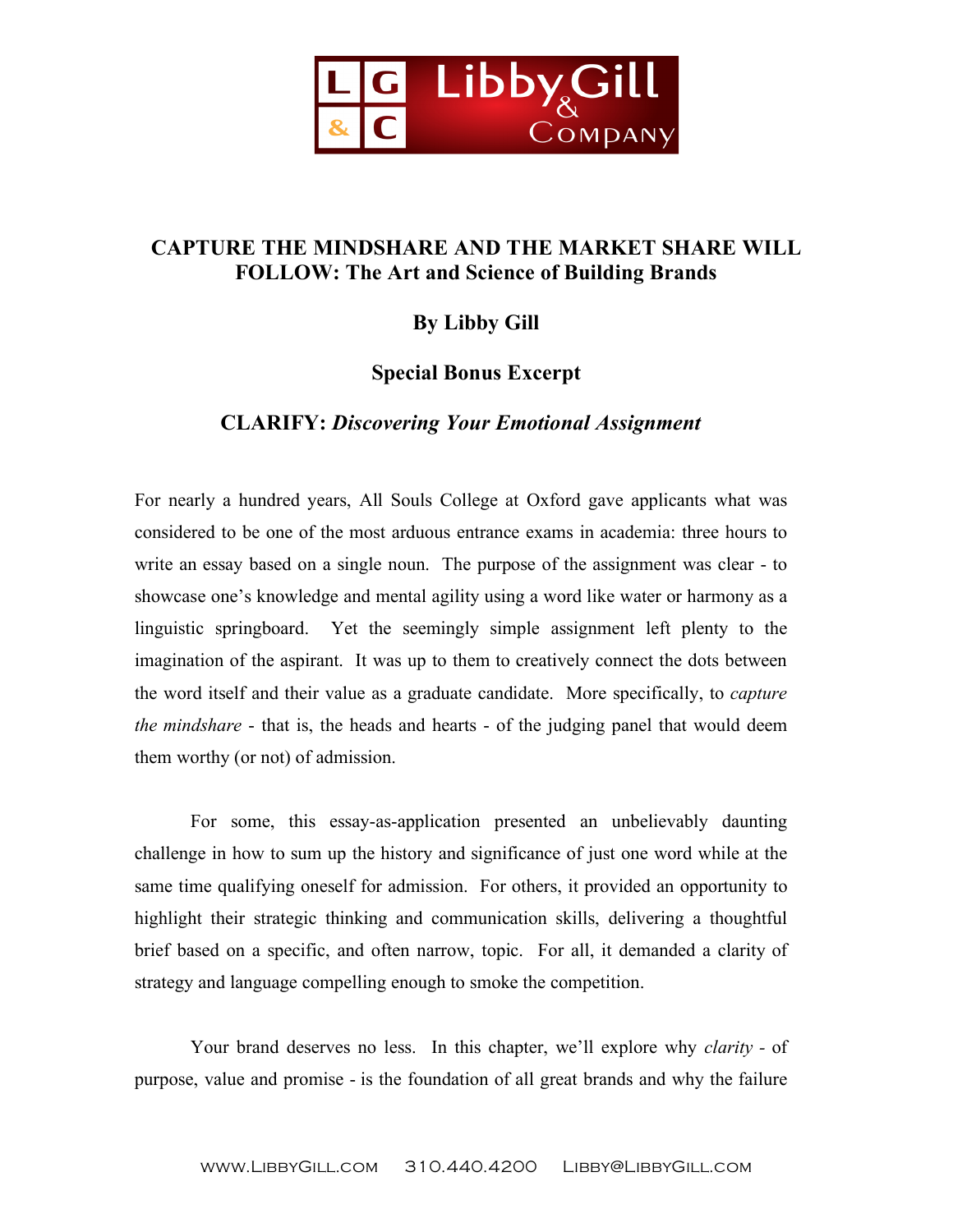to clearly articulate that message, for yourself as well as others, can spell disaster for entrepreneurs and executives, for-profit and non-profit organizations.

#### *DO I REALLY NEED A BRAND?*

That's a question that, even in this era of shameless hype, I still get asked on a regular basis. Why, if I consistently offer great value to customers and clients, do I need to think about having a brand, let alone actually taking the time to craft one? Why, indeed.

First, it seems only fair for me to give you my definition of branding, which I don't believe needs to be as overcomplicated or over-simplified as it often is. Jeff Bezos, founder of Amazon.com, reportedly said, "Your brand is what people say about you when you leave the room." Not a bad definition, actually. Your brand *is* what people say, think and feel about you and your company. But more than that, your brand is, or should be, a promise of value artfully articulated across multiple platforms. It's obvious, particularly in today's world where we are bombarded with hundreds, if not thousands, of daily branding messages that your brand is much more than a logo, name, billboard, marketing campaign, sales sheet or website. All of those things are, in fact, expressions of your brand and a critical means of connecting and communicating with your customers, but they are only part of the brand story.

Above all, your brand is a promise of value and the most successful brands the ones I call *Mindshare Brand*s - are those that consistently deliver or over-deliver on that value promise over time. Think Coca-Cola. Think Mercedes. Think Apple. Think any brand about which you feel an emotional connection and that you count on to deliver what you want every single time - or pretty darn close to that. Even the big guys slip occasionally, though mistakes well handled can actually be terrific branding opportunities.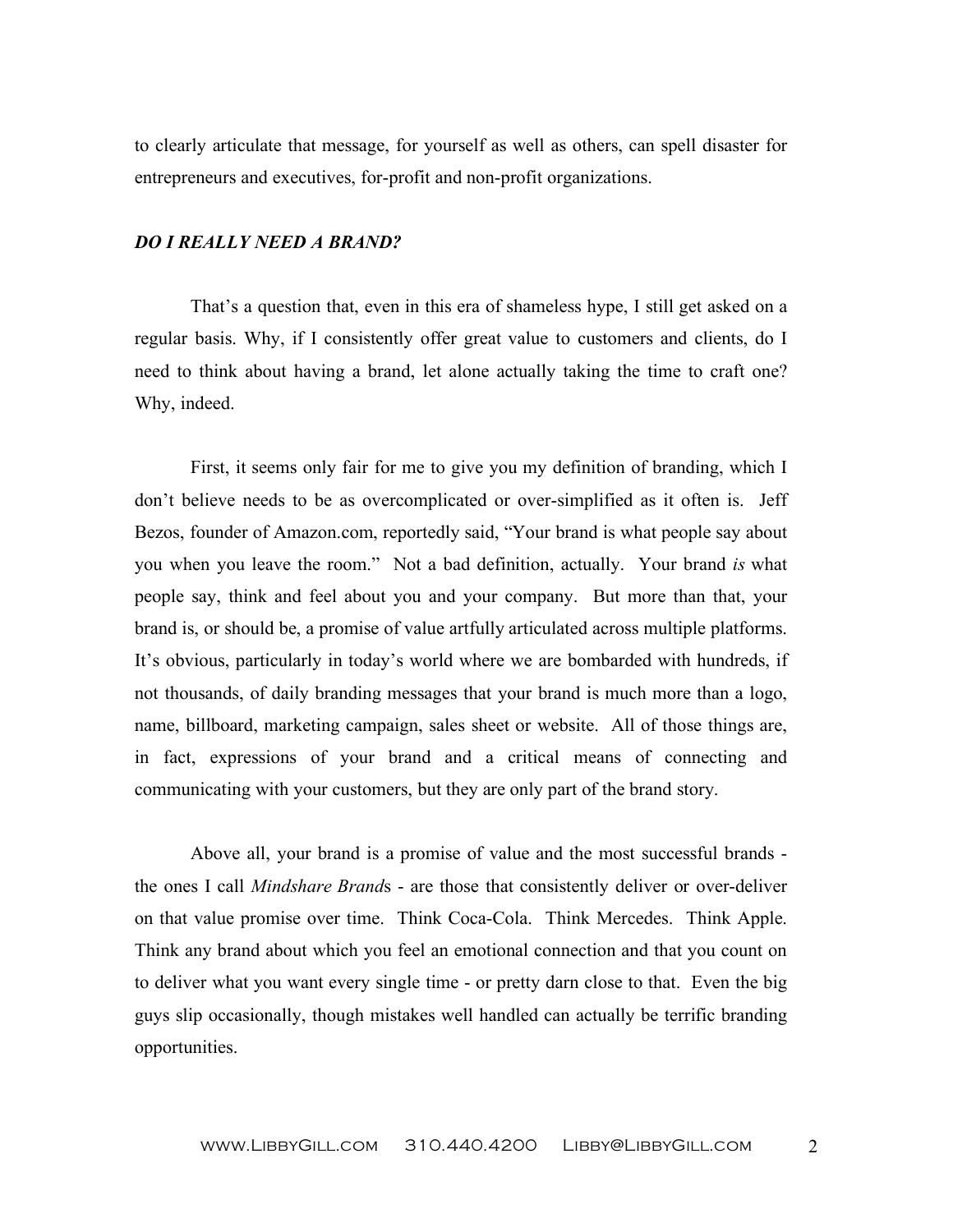So why do you have to define your brand? Isn't it obvious what you do through the actual doing or delivering of it? Won't your ideals clients and customers find you if you're doing a good job? And doesn't your team inherently understand your internal culture and external brand just by working alongside you? You'd think so, wouldn't you? But we've all known that great neighborhood cafe or web designer or even airline that simply couldn't attract enough, or the right, customers to stay in business without an easily recognizable set of attributes.

If you don't define your brand, the world will simply assign one to you. Even if you are fortunate enough to get "discovered" by your ideal customers, letting them define your brand limits you to their perceptions. And which would you rather have? A brand that is carefully, thoughtfully, strategically crafted and carried out based on your core beliefs and authentic value? Or one that the world has deemed is who you are and what you are capable of providing to others? Your brand is your destiny and if you fail to define, refine and manage it, you do so at your peril.

#### *PURPOSE, PREMISE AND PROMISE*

It's important first to drill down to the core purpose of your business. Some marketers call this statement of purpose your "value proposition." I prefer to go a little deeper. So ask yourself: Why are you in business in the first place? What is it you actually do? What have you accomplished so far? Even if your business is complex and layered, there's still a core purpose. Amazon.com, so named by Bezos because he wanted a company as vast as the Amazon River, delivers a vast array of items ordered online. It used to be known for books, including those that your local bookstore never seemed to have in stock though Amazon always did. Now, its expanded core purpose is to provide the customer with a wide-ranging selection of products from flat-screen TVs to natural foods to camera equipment, all of which can be researched, ordered and paid for on their user-friendly website.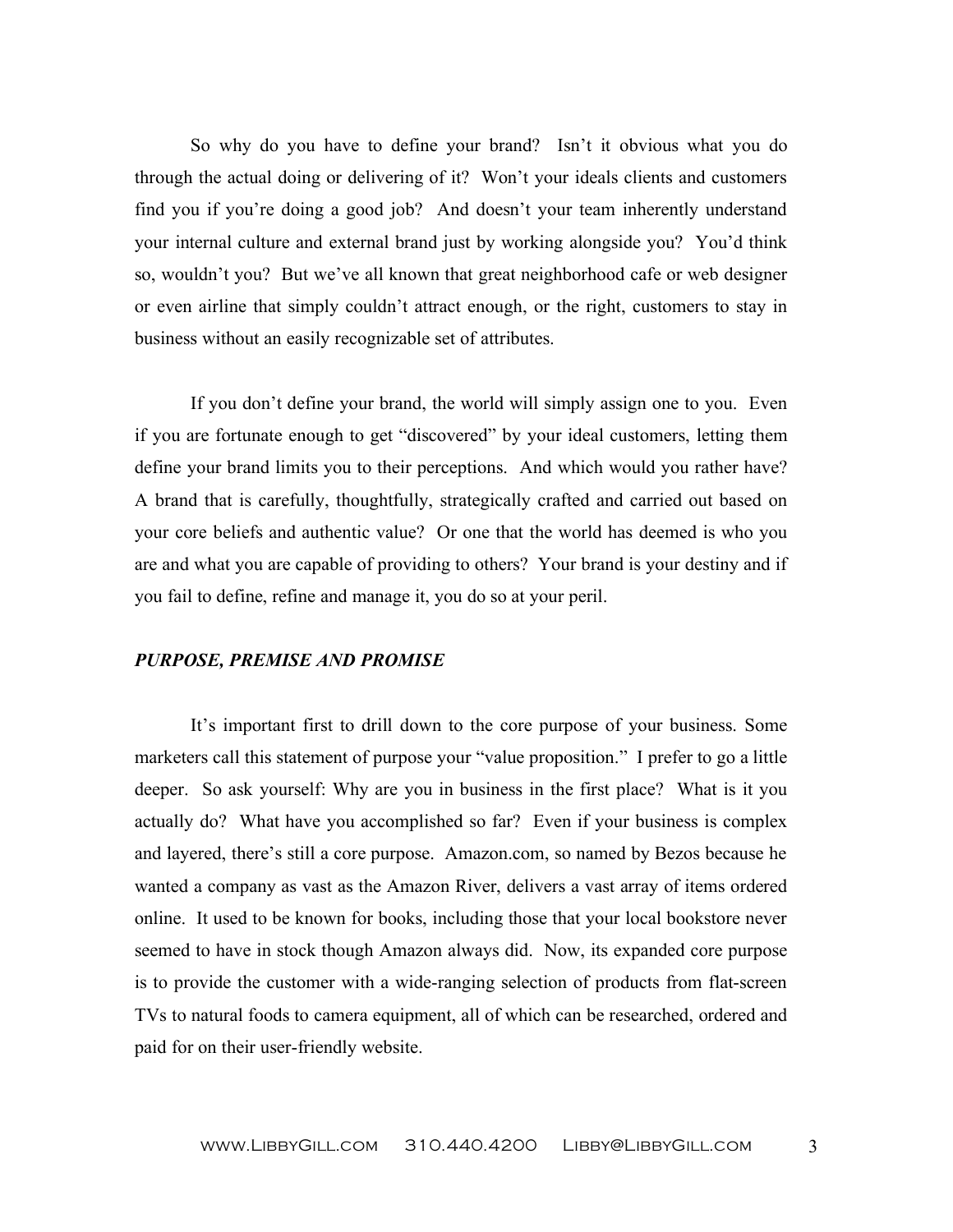The premise takes the idea of core purpose a step further. What pain or problem do you solve in the marketplace? In Amazon's case, it makes one-stop shopping easy, no matter where you live or what stores you have access to. Maybe you save people's lives by inventing drugs that treat hereditary diseases, like pharmaceutical company Regeneron. Or maybe you help busy people get fit and healthy with time-efficient training and nutrition regimens like my client (and personal trainer) MonicaNelsonFitness.com.

Finally, and this may be the most important factor of all, what is the promise of change that you give your end-user? This goes for internal customers, like your staff or management, as well as external consumers. What is the outcome they can expect from their relationship with you, your services or your products? What specific results can you promise them because of your expertise and skill? Take Monica, for example. Her purpose is to help people look and feel healthier. Her premise is that she can provide exercise efficiency and easy nutrition for busy professional people who can't (or won't) spend a lot of time working out or making healthy meals. And her promise - your anticipated outcome - is that you will lose weight, gain muscle mass, look more toned and feel more energetic.

How you prove that three-pronged hypothesis to your potential customers is a critical part of building your *Credibility Story*. For now, let's stay focused on your purpose, premise and promise.

*MINDSHARE MINUTE -* Throughout Capture the Mindshare, you'll find strategies to help you capture the mindshare in mere moments. Go online now to www.LibbyGill.com and download loads of free resources.

*Here's a worksheet you can start on right now. You'll find more downloadable tools, resources, and worksheets on www.LibbyGill.com and in my new book Capture the Mindshare!*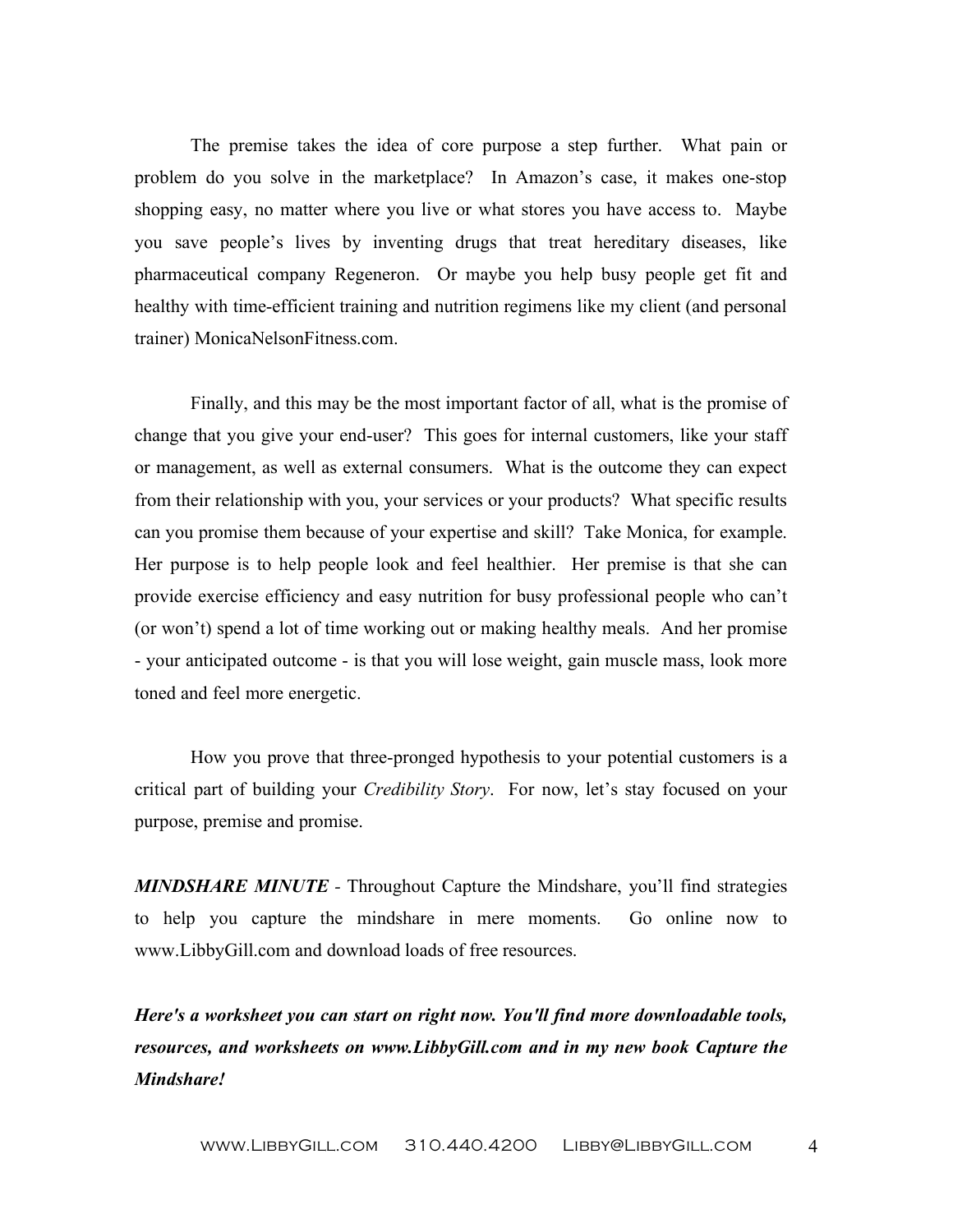### *WORKSHEET: DEVELOP YOUR PURPOSE, PREMISE, AND PROMISE*

Before you can effectively capture the mindshare, you need a full and complete understanding of the core purpose of your business, or your "value proposition."

How do you make your company's value proposition come to life? By learning how to develop your purpose, premise, and promise. Use the worksheet below to walk through this process step by step.

#### **Statement of Purpose**

Every business, no matter how complex and layered, has a core purpose. But it's not always easy to identify that purpose. The key to doing so is to ask yourself the following three questions:

- *Why* did you start your business?
- *What* does your business actually aim to do?
- *Which* business goals have you accomplished so far?

Don't just gloss over these questions—take the time to really reflect on your answers, and write them down in detail. Analyze your answers for clues to your company's purpose.

Did you start your business to provide a service in a way that no one else has succeeded in doing before? That vision should be part of your purpose. Does your business aim to use technology to provide speed and selection to your customers? Be sure to state these aims in your statement of purpose. Even your current accomplishments hold insights about the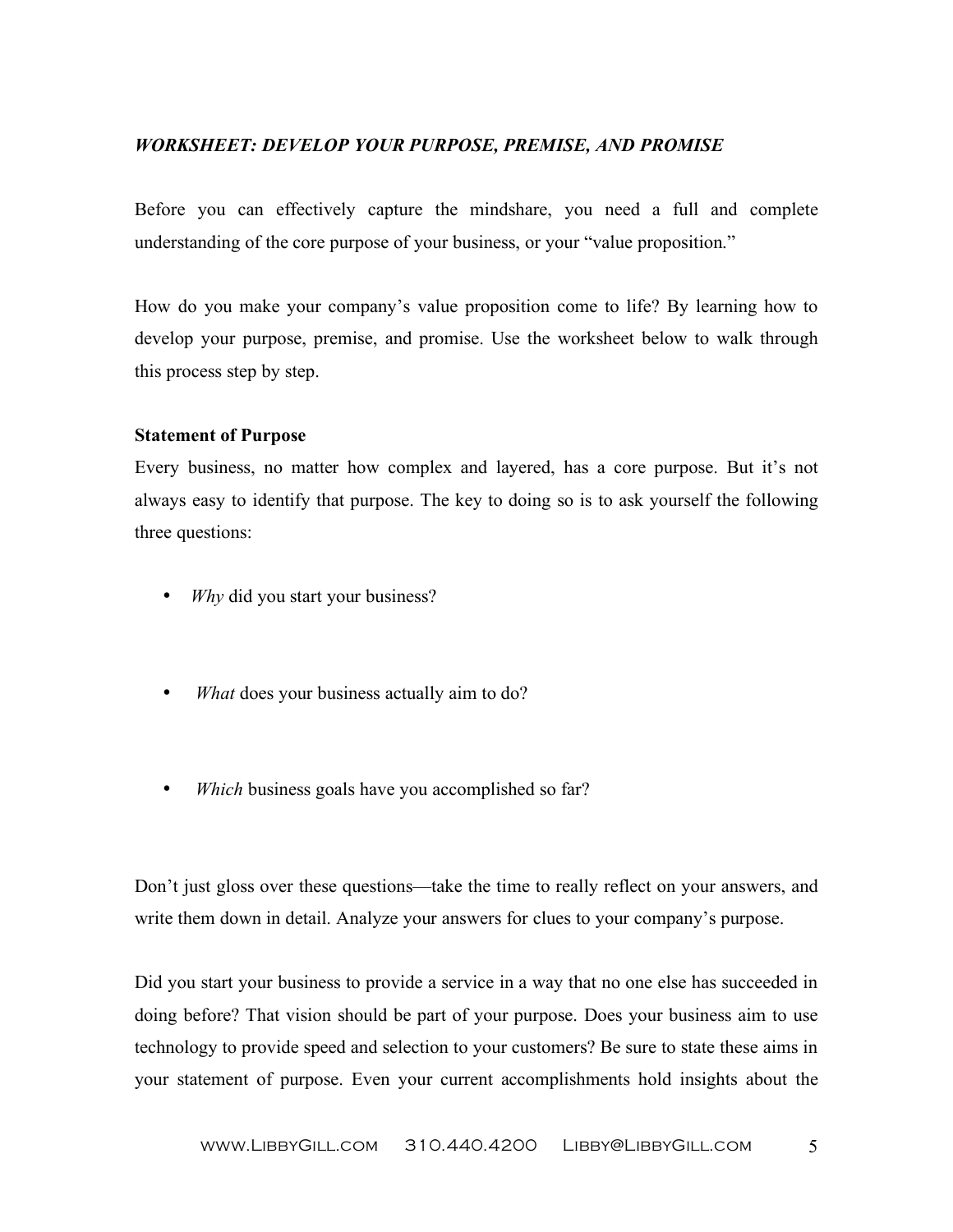core purpose of your business. What you're focusing on getting done today reveals what you value in the future.

 $\mathcal{L}_\mathcal{L} = \{ \mathcal{L}_\mathcal{L} = \{ \mathcal{L}_\mathcal{L} = \{ \mathcal{L}_\mathcal{L} = \{ \mathcal{L}_\mathcal{L} = \{ \mathcal{L}_\mathcal{L} = \{ \mathcal{L}_\mathcal{L} = \{ \mathcal{L}_\mathcal{L} = \{ \mathcal{L}_\mathcal{L} = \{ \mathcal{L}_\mathcal{L} = \{ \mathcal{L}_\mathcal{L} = \{ \mathcal{L}_\mathcal{L} = \{ \mathcal{L}_\mathcal{L} = \{ \mathcal{L}_\mathcal{L} = \{ \mathcal{L}_\mathcal{$ 

 $\mathcal{L}_\mathcal{L} = \{ \mathcal{L}_\mathcal{L} = \{ \mathcal{L}_\mathcal{L} = \{ \mathcal{L}_\mathcal{L} = \{ \mathcal{L}_\mathcal{L} = \{ \mathcal{L}_\mathcal{L} = \{ \mathcal{L}_\mathcal{L} = \{ \mathcal{L}_\mathcal{L} = \{ \mathcal{L}_\mathcal{L} = \{ \mathcal{L}_\mathcal{L} = \{ \mathcal{L}_\mathcal{L} = \{ \mathcal{L}_\mathcal{L} = \{ \mathcal{L}_\mathcal{L} = \{ \mathcal{L}_\mathcal{L} = \{ \mathcal{L}_\mathcal{$ 

 $\mathcal{L}_\mathcal{L} = \{ \mathcal{L}_\mathcal{L} = \{ \mathcal{L}_\mathcal{L} = \{ \mathcal{L}_\mathcal{L} = \{ \mathcal{L}_\mathcal{L} = \{ \mathcal{L}_\mathcal{L} = \{ \mathcal{L}_\mathcal{L} = \{ \mathcal{L}_\mathcal{L} = \{ \mathcal{L}_\mathcal{L} = \{ \mathcal{L}_\mathcal{L} = \{ \mathcal{L}_\mathcal{L} = \{ \mathcal{L}_\mathcal{L} = \{ \mathcal{L}_\mathcal{L} = \{ \mathcal{L}_\mathcal{L} = \{ \mathcal{L}_\mathcal{$ 

 $\mathcal{L}_\mathcal{L} = \{ \mathcal{L}_\mathcal{L} = \{ \mathcal{L}_\mathcal{L} = \{ \mathcal{L}_\mathcal{L} = \{ \mathcal{L}_\mathcal{L} = \{ \mathcal{L}_\mathcal{L} = \{ \mathcal{L}_\mathcal{L} = \{ \mathcal{L}_\mathcal{L} = \{ \mathcal{L}_\mathcal{L} = \{ \mathcal{L}_\mathcal{L} = \{ \mathcal{L}_\mathcal{L} = \{ \mathcal{L}_\mathcal{L} = \{ \mathcal{L}_\mathcal{L} = \{ \mathcal{L}_\mathcal{L} = \{ \mathcal{L}_\mathcal{$ 

 $\mathcal{L}_\text{max} = \mathcal{L}_\text{max} = \mathcal{L}_\text{max} = \mathcal{L}_\text{max} = \mathcal{L}_\text{max} = \mathcal{L}_\text{max} = \mathcal{L}_\text{max} = \mathcal{L}_\text{max} = \mathcal{L}_\text{max} = \mathcal{L}_\text{max} = \mathcal{L}_\text{max} = \mathcal{L}_\text{max} = \mathcal{L}_\text{max} = \mathcal{L}_\text{max} = \mathcal{L}_\text{max} = \mathcal{L}_\text{max} = \mathcal{L}_\text{max} = \mathcal{L}_\text{max} = \mathcal{$ 

 $\mathcal{L}_\text{max} = \mathcal{L}_\text{max} = \mathcal{L}_\text{max} = \mathcal{L}_\text{max} = \mathcal{L}_\text{max} = \mathcal{L}_\text{max} = \mathcal{L}_\text{max} = \mathcal{L}_\text{max} = \mathcal{L}_\text{max} = \mathcal{L}_\text{max} = \mathcal{L}_\text{max} = \mathcal{L}_\text{max} = \mathcal{L}_\text{max} = \mathcal{L}_\text{max} = \mathcal{L}_\text{max} = \mathcal{L}_\text{max} = \mathcal{L}_\text{max} = \mathcal{L}_\text{max} = \mathcal{$ 

**Premise of Problem-Solving**

Once you've started to understand what's behind your core purpose, you can take it a step further and delve into your company's premise. To do so, simply ask yourself:

 $\mathcal{L}_\mathcal{L} = \{ \mathcal{L}_\mathcal{L} = \{ \mathcal{L}_\mathcal{L} = \{ \mathcal{L}_\mathcal{L} = \{ \mathcal{L}_\mathcal{L} = \{ \mathcal{L}_\mathcal{L} = \{ \mathcal{L}_\mathcal{L} = \{ \mathcal{L}_\mathcal{L} = \{ \mathcal{L}_\mathcal{L} = \{ \mathcal{L}_\mathcal{L} = \{ \mathcal{L}_\mathcal{L} = \{ \mathcal{L}_\mathcal{L} = \{ \mathcal{L}_\mathcal{L} = \{ \mathcal{L}_\mathcal{L} = \{ \mathcal{L}_\mathcal{$ 

 $\mathcal{L}_\mathcal{L} = \{ \mathcal{L}_\mathcal{L} = \{ \mathcal{L}_\mathcal{L} = \{ \mathcal{L}_\mathcal{L} = \{ \mathcal{L}_\mathcal{L} = \{ \mathcal{L}_\mathcal{L} = \{ \mathcal{L}_\mathcal{L} = \{ \mathcal{L}_\mathcal{L} = \{ \mathcal{L}_\mathcal{L} = \{ \mathcal{L}_\mathcal{L} = \{ \mathcal{L}_\mathcal{L} = \{ \mathcal{L}_\mathcal{L} = \{ \mathcal{L}_\mathcal{L} = \{ \mathcal{L}_\mathcal{L} = \{ \mathcal{L}_\mathcal{$ 

 $\mathcal{L}_\mathcal{L} = \{ \mathcal{L}_\mathcal{L} = \{ \mathcal{L}_\mathcal{L} = \{ \mathcal{L}_\mathcal{L} = \{ \mathcal{L}_\mathcal{L} = \{ \mathcal{L}_\mathcal{L} = \{ \mathcal{L}_\mathcal{L} = \{ \mathcal{L}_\mathcal{L} = \{ \mathcal{L}_\mathcal{L} = \{ \mathcal{L}_\mathcal{L} = \{ \mathcal{L}_\mathcal{L} = \{ \mathcal{L}_\mathcal{L} = \{ \mathcal{L}_\mathcal{L} = \{ \mathcal{L}_\mathcal{L} = \{ \mathcal{L}_\mathcal{$ 

 $\mathcal{L}_\mathcal{L} = \{ \mathcal{L}_\mathcal{L} = \{ \mathcal{L}_\mathcal{L} = \{ \mathcal{L}_\mathcal{L} = \{ \mathcal{L}_\mathcal{L} = \{ \mathcal{L}_\mathcal{L} = \{ \mathcal{L}_\mathcal{L} = \{ \mathcal{L}_\mathcal{L} = \{ \mathcal{L}_\mathcal{L} = \{ \mathcal{L}_\mathcal{L} = \{ \mathcal{L}_\mathcal{L} = \{ \mathcal{L}_\mathcal{L} = \{ \mathcal{L}_\mathcal{L} = \{ \mathcal{L}_\mathcal{L} = \{ \mathcal{L}_\mathcal{$ 

 $\mathcal{L}_\mathcal{L} = \{ \mathcal{L}_\mathcal{L} = \{ \mathcal{L}_\mathcal{L} = \{ \mathcal{L}_\mathcal{L} = \{ \mathcal{L}_\mathcal{L} = \{ \mathcal{L}_\mathcal{L} = \{ \mathcal{L}_\mathcal{L} = \{ \mathcal{L}_\mathcal{L} = \{ \mathcal{L}_\mathcal{L} = \{ \mathcal{L}_\mathcal{L} = \{ \mathcal{L}_\mathcal{L} = \{ \mathcal{L}_\mathcal{L} = \{ \mathcal{L}_\mathcal{L} = \{ \mathcal{L}_\mathcal{L} = \{ \mathcal{L}_\mathcal{$ 

 $\mathcal{L}_\mathcal{L} = \{ \mathcal{L}_\mathcal{L} = \{ \mathcal{L}_\mathcal{L} = \{ \mathcal{L}_\mathcal{L} = \{ \mathcal{L}_\mathcal{L} = \{ \mathcal{L}_\mathcal{L} = \{ \mathcal{L}_\mathcal{L} = \{ \mathcal{L}_\mathcal{L} = \{ \mathcal{L}_\mathcal{L} = \{ \mathcal{L}_\mathcal{L} = \{ \mathcal{L}_\mathcal{L} = \{ \mathcal{L}_\mathcal{L} = \{ \mathcal{L}_\mathcal{L} = \{ \mathcal{L}_\mathcal{L} = \{ \mathcal{L}_\mathcal{$ 

• What *pain or problem* do you solve in the marketplace?

Understanding the premise of your business requires that you first understand your customers and their needs. If you're a personal trainer, you're helping your customers solve the challenge of how to get fit on a limited time schedule. If you're a drug manufacturer, you're helping to improve quality of life, or save lives, of patients who have certain health conditions. Whatever problem you help solve leads you directly to your company's premise.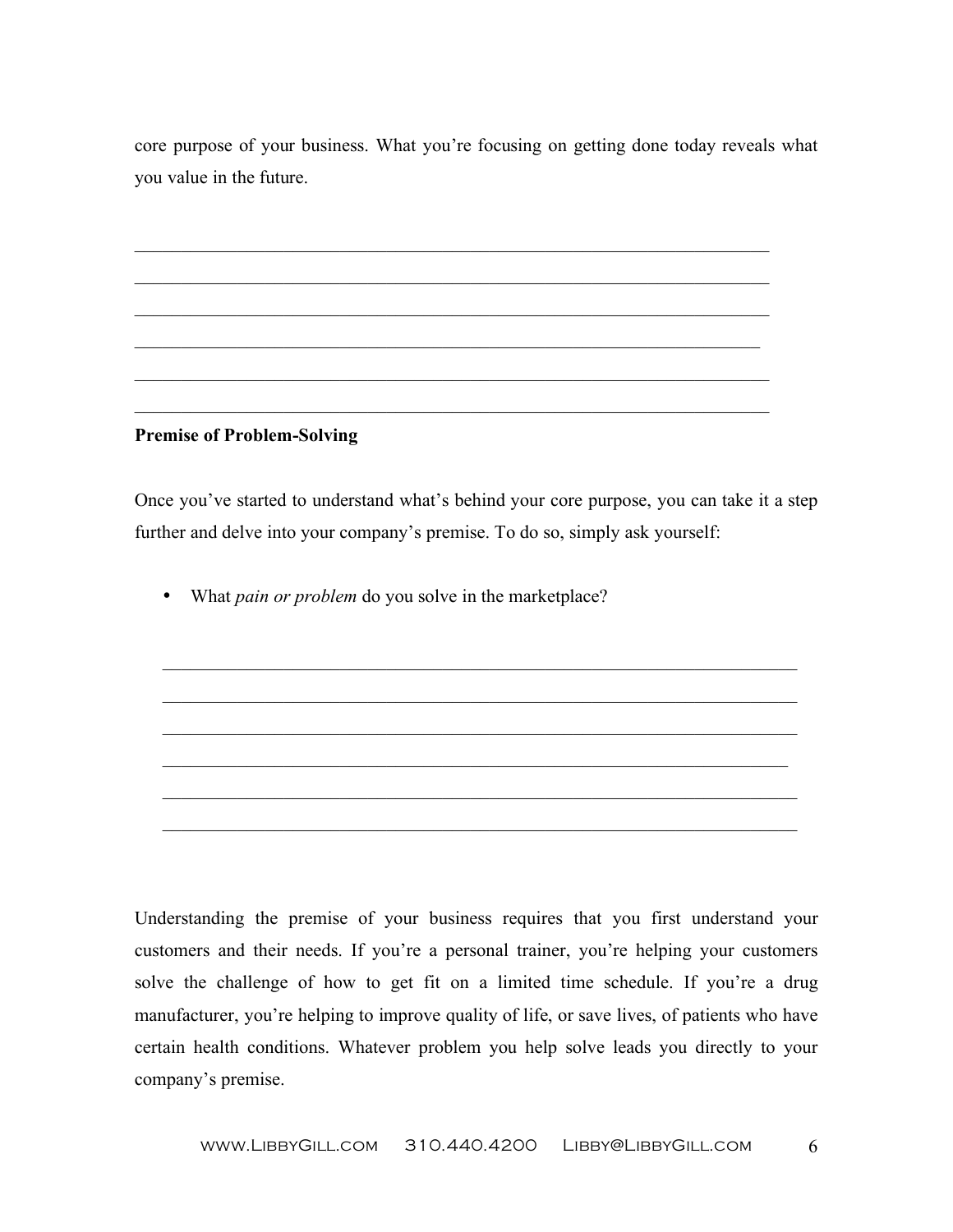### **Promise of Change**

Purpose and premise are crucial to your value proposition, but the promise of change that you offer to your end user may be the most important factor of all to your three-pronged hypothesis. To determine what that promise might be, ask yourself these questions:

• What is the *outcome* that your customers can expect from their relationship with you, your services, or your products?

 $\mathcal{L}_\text{max} = \mathcal{L}_\text{max} = \mathcal{L}_\text{max} = \mathcal{L}_\text{max} = \mathcal{L}_\text{max} = \mathcal{L}_\text{max} = \mathcal{L}_\text{max} = \mathcal{L}_\text{max} = \mathcal{L}_\text{max} = \mathcal{L}_\text{max} = \mathcal{L}_\text{max} = \mathcal{L}_\text{max} = \mathcal{L}_\text{max} = \mathcal{L}_\text{max} = \mathcal{L}_\text{max} = \mathcal{L}_\text{max} = \mathcal{L}_\text{max} = \mathcal{L}_\text{max} = \mathcal{$ 

 $\mathcal{L}_\text{max} = \mathcal{L}_\text{max} = \mathcal{L}_\text{max} = \mathcal{L}_\text{max} = \mathcal{L}_\text{max} = \mathcal{L}_\text{max} = \mathcal{L}_\text{max} = \mathcal{L}_\text{max} = \mathcal{L}_\text{max} = \mathcal{L}_\text{max} = \mathcal{L}_\text{max} = \mathcal{L}_\text{max} = \mathcal{L}_\text{max} = \mathcal{L}_\text{max} = \mathcal{L}_\text{max} = \mathcal{L}_\text{max} = \mathcal{L}_\text{max} = \mathcal{L}_\text{max} = \mathcal{$ 

 $\mathcal{L}_\mathcal{L} = \{ \mathcal{L}_\mathcal{L} = \{ \mathcal{L}_\mathcal{L} = \{ \mathcal{L}_\mathcal{L} = \{ \mathcal{L}_\mathcal{L} = \{ \mathcal{L}_\mathcal{L} = \{ \mathcal{L}_\mathcal{L} = \{ \mathcal{L}_\mathcal{L} = \{ \mathcal{L}_\mathcal{L} = \{ \mathcal{L}_\mathcal{L} = \{ \mathcal{L}_\mathcal{L} = \{ \mathcal{L}_\mathcal{L} = \{ \mathcal{L}_\mathcal{L} = \{ \mathcal{L}_\mathcal{L} = \{ \mathcal{L}_\mathcal{$ 

 $\mathcal{L}_\mathcal{L} = \{ \mathcal{L}_\mathcal{L} = \{ \mathcal{L}_\mathcal{L} = \{ \mathcal{L}_\mathcal{L} = \{ \mathcal{L}_\mathcal{L} = \{ \mathcal{L}_\mathcal{L} = \{ \mathcal{L}_\mathcal{L} = \{ \mathcal{L}_\mathcal{L} = \{ \mathcal{L}_\mathcal{L} = \{ \mathcal{L}_\mathcal{L} = \{ \mathcal{L}_\mathcal{L} = \{ \mathcal{L}_\mathcal{L} = \{ \mathcal{L}_\mathcal{L} = \{ \mathcal{L}_\mathcal{L} = \{ \mathcal{L}_\mathcal{$ 

 $\mathcal{L}_\mathcal{L} = \{ \mathcal{L}_\mathcal{L} = \{ \mathcal{L}_\mathcal{L} = \{ \mathcal{L}_\mathcal{L} = \{ \mathcal{L}_\mathcal{L} = \{ \mathcal{L}_\mathcal{L} = \{ \mathcal{L}_\mathcal{L} = \{ \mathcal{L}_\mathcal{L} = \{ \mathcal{L}_\mathcal{L} = \{ \mathcal{L}_\mathcal{L} = \{ \mathcal{L}_\mathcal{L} = \{ \mathcal{L}_\mathcal{L} = \{ \mathcal{L}_\mathcal{L} = \{ \mathcal{L}_\mathcal{L} = \{ \mathcal{L}_\mathcal{$ 

 $\mathcal{L}_\mathcal{L} = \{ \mathcal{L}_\mathcal{L} = \{ \mathcal{L}_\mathcal{L} = \{ \mathcal{L}_\mathcal{L} = \{ \mathcal{L}_\mathcal{L} = \{ \mathcal{L}_\mathcal{L} = \{ \mathcal{L}_\mathcal{L} = \{ \mathcal{L}_\mathcal{L} = \{ \mathcal{L}_\mathcal{L} = \{ \mathcal{L}_\mathcal{L} = \{ \mathcal{L}_\mathcal{L} = \{ \mathcal{L}_\mathcal{L} = \{ \mathcal{L}_\mathcal{L} = \{ \mathcal{L}_\mathcal{L} = \{ \mathcal{L}_\mathcal{$ 

• What *specific results* can you promise them because of your expertise and skills?

 $\mathcal{L}_\mathcal{L} = \{ \mathcal{L}_\mathcal{L} = \{ \mathcal{L}_\mathcal{L} = \{ \mathcal{L}_\mathcal{L} = \{ \mathcal{L}_\mathcal{L} = \{ \mathcal{L}_\mathcal{L} = \{ \mathcal{L}_\mathcal{L} = \{ \mathcal{L}_\mathcal{L} = \{ \mathcal{L}_\mathcal{L} = \{ \mathcal{L}_\mathcal{L} = \{ \mathcal{L}_\mathcal{L} = \{ \mathcal{L}_\mathcal{L} = \{ \mathcal{L}_\mathcal{L} = \{ \mathcal{L}_\mathcal{L} = \{ \mathcal{L}_\mathcal{$ 

 $\mathcal{L}_\mathcal{L} = \{ \mathcal{L}_\mathcal{L} = \{ \mathcal{L}_\mathcal{L} = \{ \mathcal{L}_\mathcal{L} = \{ \mathcal{L}_\mathcal{L} = \{ \mathcal{L}_\mathcal{L} = \{ \mathcal{L}_\mathcal{L} = \{ \mathcal{L}_\mathcal{L} = \{ \mathcal{L}_\mathcal{L} = \{ \mathcal{L}_\mathcal{L} = \{ \mathcal{L}_\mathcal{L} = \{ \mathcal{L}_\mathcal{L} = \{ \mathcal{L}_\mathcal{L} = \{ \mathcal{L}_\mathcal{L} = \{ \mathcal{L}_\mathcal{$ 

 $\mathcal{L}_\mathcal{L} = \{ \mathcal{L}_\mathcal{L} = \{ \mathcal{L}_\mathcal{L} = \{ \mathcal{L}_\mathcal{L} = \{ \mathcal{L}_\mathcal{L} = \{ \mathcal{L}_\mathcal{L} = \{ \mathcal{L}_\mathcal{L} = \{ \mathcal{L}_\mathcal{L} = \{ \mathcal{L}_\mathcal{L} = \{ \mathcal{L}_\mathcal{L} = \{ \mathcal{L}_\mathcal{L} = \{ \mathcal{L}_\mathcal{L} = \{ \mathcal{L}_\mathcal{L} = \{ \mathcal{L}_\mathcal{L} = \{ \mathcal{L}_\mathcal{$ 

 $\mathcal{L}_\mathcal{L} = \{ \mathcal{L}_\mathcal{L} = \{ \mathcal{L}_\mathcal{L} = \{ \mathcal{L}_\mathcal{L} = \{ \mathcal{L}_\mathcal{L} = \{ \mathcal{L}_\mathcal{L} = \{ \mathcal{L}_\mathcal{L} = \{ \mathcal{L}_\mathcal{L} = \{ \mathcal{L}_\mathcal{L} = \{ \mathcal{L}_\mathcal{L} = \{ \mathcal{L}_\mathcal{L} = \{ \mathcal{L}_\mathcal{L} = \{ \mathcal{L}_\mathcal{L} = \{ \mathcal{L}_\mathcal{L} = \{ \mathcal{L}_\mathcal{$ 

 $\mathcal{L}_\mathcal{L} = \{ \mathcal{L}_\mathcal{L} = \{ \mathcal{L}_\mathcal{L} = \{ \mathcal{L}_\mathcal{L} = \{ \mathcal{L}_\mathcal{L} = \{ \mathcal{L}_\mathcal{L} = \{ \mathcal{L}_\mathcal{L} = \{ \mathcal{L}_\mathcal{L} = \{ \mathcal{L}_\mathcal{L} = \{ \mathcal{L}_\mathcal{L} = \{ \mathcal{L}_\mathcal{L} = \{ \mathcal{L}_\mathcal{L} = \{ \mathcal{L}_\mathcal{L} = \{ \mathcal{L}_\mathcal{L} = \{ \mathcal{L}_\mathcal{$ 

 $\mathcal{L}_\mathcal{L} = \{ \mathcal{L}_\mathcal{L} = \{ \mathcal{L}_\mathcal{L} = \{ \mathcal{L}_\mathcal{L} = \{ \mathcal{L}_\mathcal{L} = \{ \mathcal{L}_\mathcal{L} = \{ \mathcal{L}_\mathcal{L} = \{ \mathcal{L}_\mathcal{L} = \{ \mathcal{L}_\mathcal{L} = \{ \mathcal{L}_\mathcal{L} = \{ \mathcal{L}_\mathcal{L} = \{ \mathcal{L}_\mathcal{L} = \{ \mathcal{L}_\mathcal{L} = \{ \mathcal{L}_\mathcal{L} = \{ \mathcal{L}_\mathcal{$ 

Be sure to think about internal customers (like staff and management) as well as external customers when you consider outcome and results in this way. For example, the promise of change for a nutritionist might be to help customers reach and maintain a healthy weight, feel more energetic, and improve their quality of life.